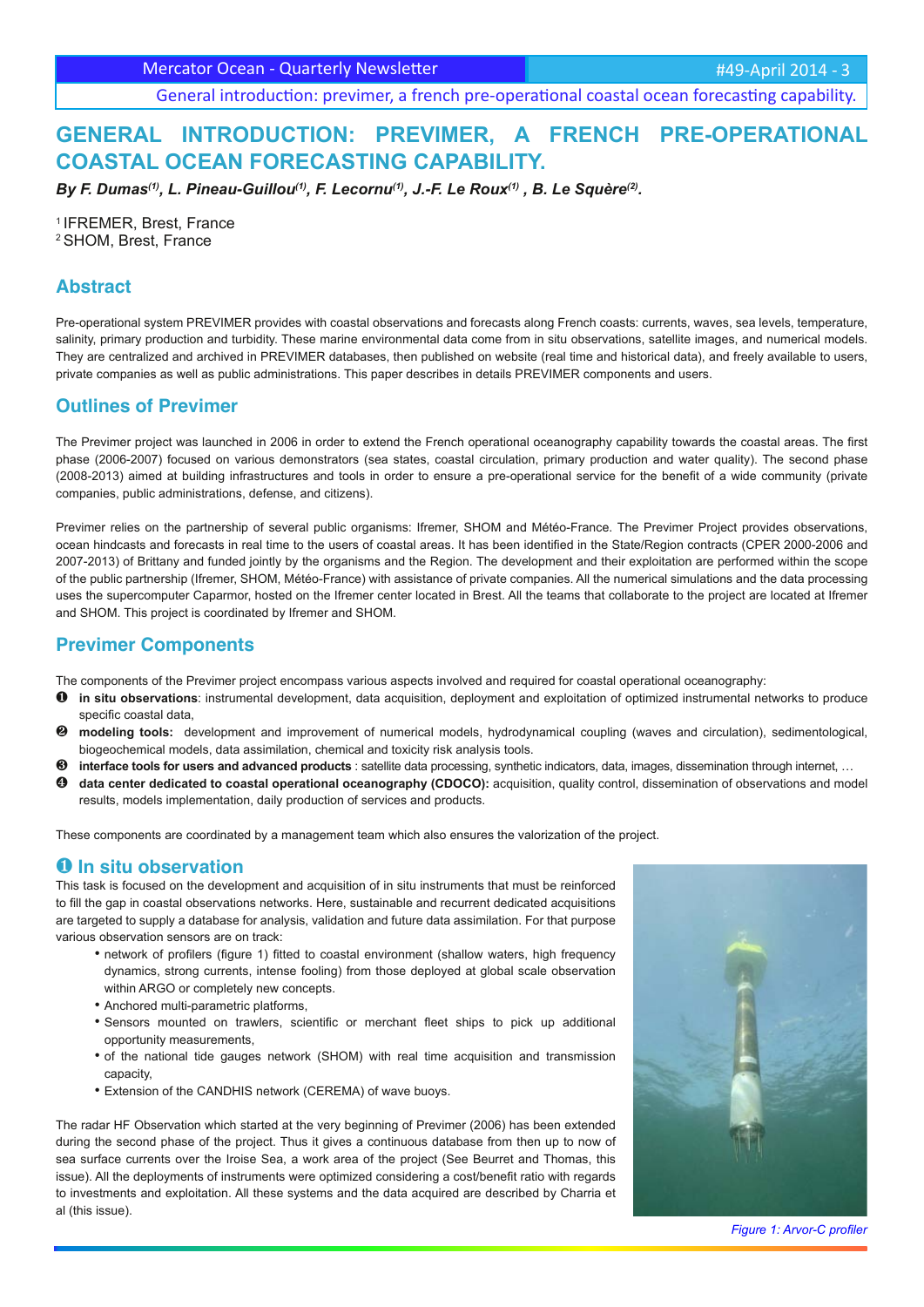### General introduction: previmer, a french pre-operational coastal ocean forecasting capability.

### ❷ **Modeling tools**

This item concerns mostly the development and improvement of numerical ocean models used within the scope of Previmer (MARS, WaveWatch III® and HYCOM models). It deals with the integration of operational constraints requiring to evolve from research to operational tools (assessment of the numerical solution regarding available observation, confidence indicators, and descriptors of the state of the systems). It also includes the evolution of the state of the art of numerical modeling due to the progress in knowledge (mixing parameterization, wave/circulation interactions, data assimilation methods specific to the coastal zone, coherent interfacing with global numerical solutions like spectral nudging; for this last point, see Herbert et al this issue).

Data collections have been properly organized from different sources of information at the CDOCO in order to be integrated to the validation process. These information are sea surface temperature, sea states, radiative thermal fluxes, ocean color (chlorophyll a as an indicator of the total biomass and water clearance, phytoplankton and suspended particulate matter) and in a next future sea surface salinity.

Most of the questions that coastal operational oceanography intends to address are multidisciplinary and require beyond the ocean physics parameters (currents, hydrology,…) descriptions of the state of the system on sedimentology and biogeochemistry (see for example Menesguen et al this issue). Regarding the sea state description, many evolutions of WaveWatch III® have been conducted (see Ardhuin et al, this issue) in order to enhance its performance in the coastal area (unstructured grid with adaptive time stepping, wave breaking parametrisation…).. This numerical model has also been adapted to be interfaced with ocean and atmospheric circulation models thanks to numerical coupling kit (OASIS/PALM).

#### ❸ **Interface users tools**

The project also aims at developing tools upstream and downstream of the numerical models. Upstream of the model, these tools (ie Bmgtools, see Theetten et al this issue) are designed to ease the building of new model configurations (generate model inputs such as atmospheric forcings, boundary conditions, river runoffs and in-situ observations) in order to be more efficient and shorten the time between their development and their operational use in particular in the context of environmental crisis or simply to minimize the development costs for new areas. Some user interfaces have been developed in order to integrate sedimentological, chemical or biogeochemical modules to the circulation models and to facilitate their broadcast and implementation for the project partners.

Downstream of the models, tool boxes, (e;g. like Vaccuum, Charria et al this issue), have been developed as generic tools to facilitate the assessment of model performances, to detect possible deficiencies at different levels of the forecasting process, generate quality indicators or advanced products (indicators, bulletin - http://www.previmer.org/ newsletter-, trends, anomalies) that suit better the societal request of information. It has been developed in cooperation with the private partners of the project to target downstream services.

The access to all the data and results of the different applications (mapped and commented data) which represents the daily update of the environment state is given through a dedicated website (www.previmer.org, figure 2). It has been designed to fulfill a wide panel of user requirements. This site gives an access according to various criteria: the results can thus be viewed according to thematic criteria (sea level, current, wave, temperature ….), temporal criteria (short terms forecasts, present state, hindcasts), application criteria (according to the numerical model used) or geographical criteria.



*Figure 2: Website PREVIMER www.previmer.org: currents in Iroise Sea the 31st of January 2014 at 07:15*

# ❹ **Center for coastal operational oceanography**

The operational center is divided into two parts: the data center for coastal operational oceanography (CDOCO) in real time itself and on the other hand a component which is in charge of the implementation and the supervision of all the modeling processes. For this purpose, it makes available in an optimal way all the information required for modeling according to the arrival time. This center also ensures a help to the Previmer users.

First CDOCO ensures collecting external data (Météo-France, SHOM, Direction de l'Eau, Mercator Océan, CETMEF…) with a conventional framework agreed by all the partners on a routine and sustainable basis. Data control procedures are applied according to international standards in order to guarantee the highest level of quality to the database thus built. Besides, the CDOCO ensures the archiving of the whole set of numerical results and products for retrospective analysis purposes.

The development of the CDOCO has been extended to operational treatments in order to gather, validate and provide the different time series required by the modeling activities:

- forcing data: meteorological forcings, open boundary and initial conditions (from Mercator Ocean), river runoffs (water, nutrients, sediments and organic matter),
- reference data: coast line, bathymetry, bottom sediment,
- in situ data: from campaigns, form operational networks. These are also archived in Coriolis database,
- satellite data: sea surface temperature, waves, water color, radiative thermal fluxes and wind products (archived at CERSAT).

The second part of the center for coastal operational oceanography is dedicated to the operational chains for the modeling processes. They are designed to facilitate the daily production of forecasts, analysis and advanced products derived from input data and model results. An effort has been put on the optimization of these chains, their safety and their ergonomics in order to ease their supervision and to reach the better service level agreement.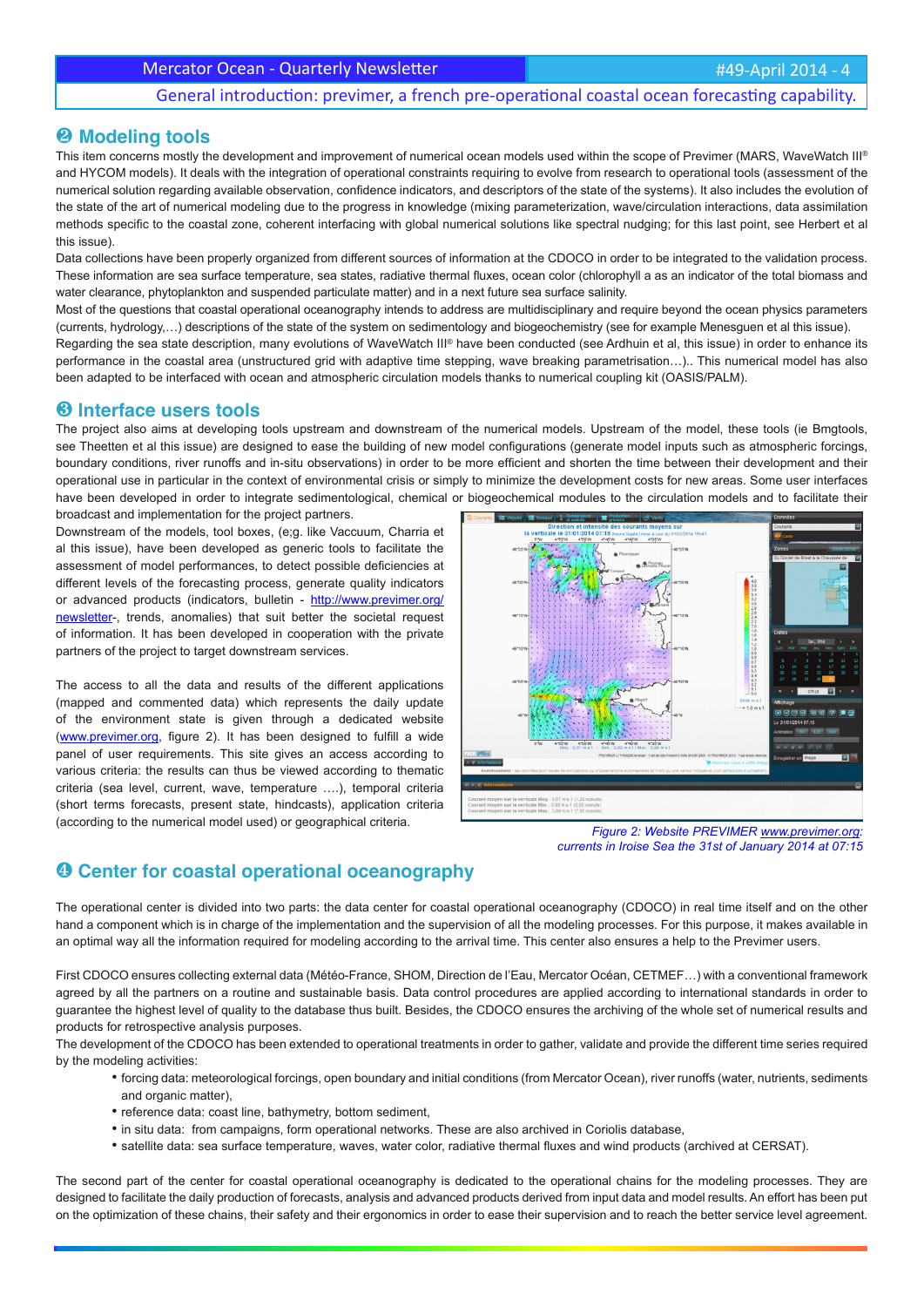Mercator Ocean - Quarterly Newsletter

### General introduction: previmer, a french pre-operational coastal ocean forecasting capability.

### **Project Targets in terms of spatial and temporal scales**

The Previmer project is focused on coastal areas. The spatial scales targeted within the scope of the project start at the regional scale down to the scale of the bay or the estuaries or even to the scale of the shellfish production or coastal fisheries areas. The resolutions of the various models start from a few kilometers (for the Bay of Biscay -see Berger et al this issue- or the North Western Mediterranean Sea -see Garnier et al this issue-) down to several hundreds of meters (see Pineau-Guillou et al this issue) for the coastal zones. All the metropolitan areas are thus covered.

The temporal scales associated extend from the present time to forecast at  $J+4$  (for the circulation) to  $J+9$  (for wave fields). On the one hand, the refreshing of the information provided is performed once a day for circulation, twice a day for waves. On the other hand, the hindcasts produced within Previmer cover the whole period of the project (2006/2013). The time steps with which the numerical solution is stored and broadcasted are compatible with the high and low frequency of the phenomenon relevant in the coastal dynamics, from the seasonal frequency (thermal and haline fronts, stratification) to 15 minutes period (tidal currents, surges).

#### **Previmer users**

There are two types of PREVIMER users: those who access to information through the website, and those who access to digital products via a ftp server. Website allows viewing the data; it is quite difficult to describe who website users are, because they do not need to register. To access to numerical data, users need to register through a form, and receive access codes to download freely data. This methodology is not so much appreciated by users - who prefer to download data without registration, but allows collecting information about users and analysing who they are.

#### **Website users**

PREVIMER website www.previmer.org (figure 2) publishes results from models, in-situ observations and satellite images split into different thematic: currents, sea levels, waves, temperature and salinity, primary production and turbidity. Users do not need to register so it is quite difficult to get their profiles. We have some indirect returns, showing that their profiles are very different:

- researchers consulting satellite images to validate models,
- forecasters (meteorological or flood forecasting services) consulting surges,
- ship pilots consulting waves and currents,
- fishermen consulting temperature to find hot water veins for fishing bass,
- biologists consulting primary production in case of toxic blooms,
- scientists consulting environmental conditions before sea surveys…

The website traffic has permanently increased since 2006 (figure 3). In 2013, the traffic reaches an average of 4000 visitors per day, with some peaks exceeding 6000 users per day, particularly during storms. For example in 2013, we noticed peaks at these dates: - 27th of October 2013, 6379 visitors (Christian storm),

- 23rd of December 2013, 5767 visitors (Dirk storm).





Users access to PREVIMER website in order to visualize mainly results from models (forecast and hindcast): observations (including satellite and in-situ) represents only 5% of consulted pages, wave models 71%, hydrodynamic models 22% and biogeochemical models 2%. The most viewed pages are wave models; however, concerning digital products, we will see in next part that it tends to reverse: users first ask for hydrodynamic models (46%), and wave models are only in second position (39%).



*Figure 4: Website www.previmer.org: average daily volume*

Concerning website daily volume, it has never stopped increasing since 2006 (figure 4). The average daily volume of web consultations reaches 12Go in 2013.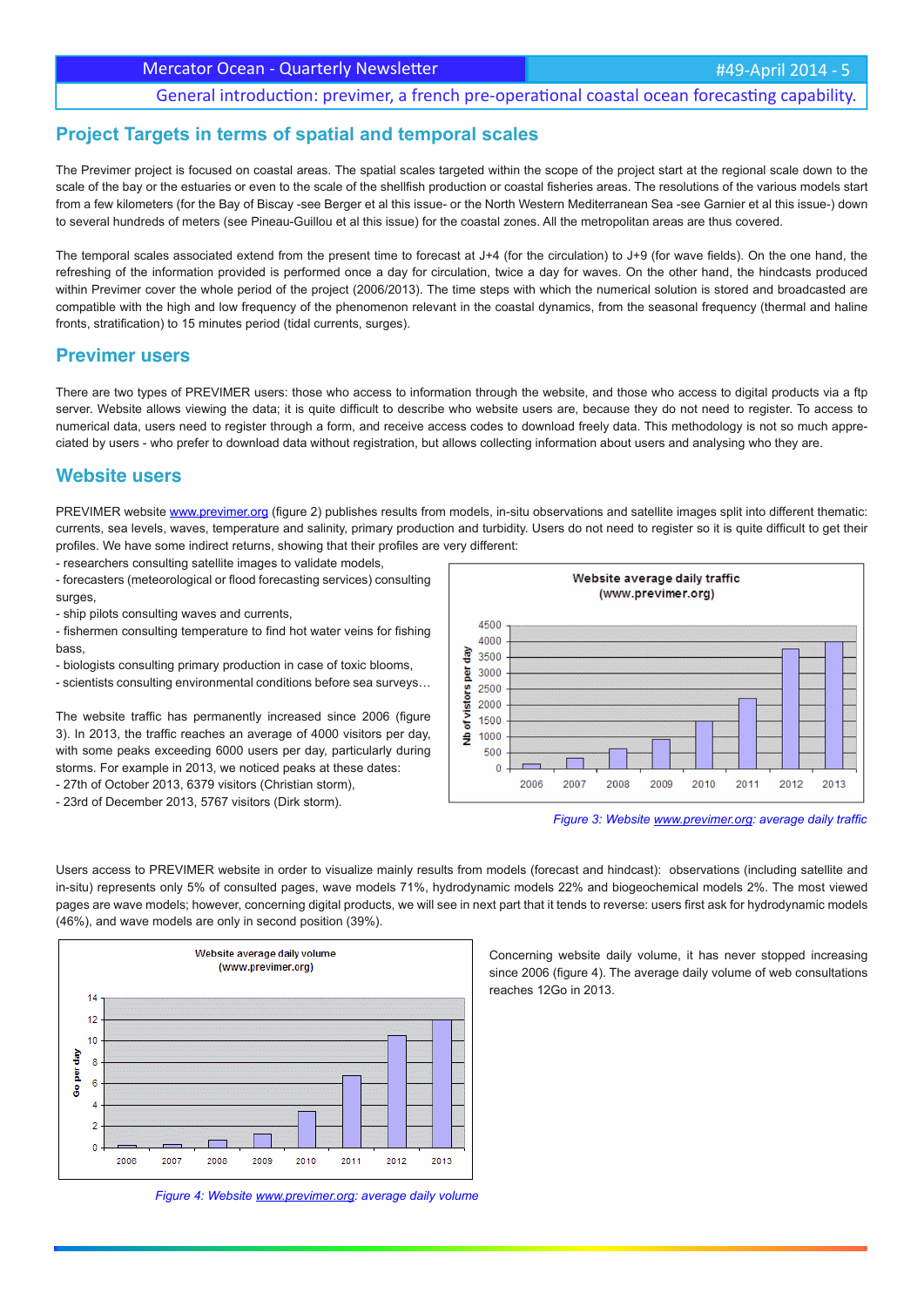## Mercator Ocean - Quarterly Newsletter

#49-April 2014 - 6

General introduction: previmer, a french pre-operational coastal ocean forecasting capability.

### **Numerical products users**

Numerical products are described in PREVIMER products catalogue (PREVIMER Project team, 2014). They include:

- analysis and forecasts: results from hydrodynamic, wave and biogeochemical models,
- observations: currents from High Frequency radars over Iroise sea,
- atlases: harmonic constituents of tidal water levels and currents along Atlantic and English Channel French coasts (Pineau-Guillou 2013),
- hindcasts: sea-states hindcast HOMERE (1994-2013) over the Channel and the Bay of Biscay (Boudière et al. 2013).
- 38 products are registered in the catalogue, there are described in table 1.

| Product type                           | Product name                    | Geographical Area               | Resolution        |
|----------------------------------------|---------------------------------|---------------------------------|-------------------|
| Hydrodynamic models MARS3D             | PREVIMER F1-MARS3D-MANGAE2500   | Bay of Biscay & English Channel | 2500 m            |
|                                        | PREVIMER F2-MARS3D-MENOR1200    | North West Mediterranean Sea    | 1200 m            |
| Biogeochemical models ECOMARS3D        | PREVIMER B1-ECOMARS3D-MANGA4000 | Bay of Biscay & English Channel | 4000 m            |
| Hydrodynamic models MARS2D             | PREVIMER_L1-MARS2D-ATLNE2000    | North East Atlantic             | 2000 m            |
|                                        | PREVIMER_L1-MARS2D-MANGA700     | Bay of Biscay & English Channel | 700 m             |
|                                        | PREVIMER L1-MARS2D-MANE250      | Eastern Channel                 | 250 m             |
|                                        | PREVIMER L1-MARS2D-MANW250      | <b>Western Channel</b>          | 250 m             |
|                                        | PREVIMER_L1-MARS2D-FINI250      | Finistère                       | 250 m             |
|                                        | PREVIMER L1-MARS2D-SUDBZH250    | South Brittany                  | 250 m             |
|                                        | PREVIMER L1-MARS2D-AQUI250      | Aquitaine                       | 250 m             |
| Hydrodynamic models HYCOM              | PREVIMER_HYCOM-MANGASC60        | Bay of Biscay & English Channel | ~1800~m           |
| Wave models WAVEWATCH III              | PREVIMER WW3-NORGAS-2MIN        | Bay of Biscay & English Channel | $~1$ ~3700 m      |
| (regular grids)                        | PREVIMER_WW3-MENOR-2MIN         | North West Mediterranean Sea    | $~100 \text{ m}$  |
|                                        | PREVIMER WW3-PDC-200M           | Pas de Calais                   | 200 m             |
|                                        | PREVIMER WW3-SUDBZH-200M        | South Brittany                  | 200 m             |
|                                        | PREVIMER_WW3-LOIRE-200M         | Loire                           | 200 m             |
|                                        | PREVIMER_WW3-AQUITAINE-200M     | Aquitaine                       | 200 m             |
|                                        | PREVIMER WW3-NORMANDIE-200M     | Normandy                        | 200 m             |
|                                        | PREVIMER_WW3-COTENTIN-200M      | Cotentin                        | 200 m             |
|                                        | PREVIMER WW3-ARMOR-200M         | North Brittany                  | 200 m             |
|                                        | PREVIMER WW3-FINIS-200M         | Finistère                       | 200 m             |
|                                        | PREVIMER WW3-ROUSSILLON-200M    | Roussillon                      | 200 m             |
|                                        | PREVIMER_WW3-LANGUEDOC-200M     | Languedoc                       | 200 m             |
|                                        | PREVIMER WW3-PROVENCE-200M      | Provence                        | 200 m             |
|                                        | PREVIMER WW3-CHARENTES-200M     | Charentes                       | 200 m             |
|                                        | PREVIMER WW3-ANTILLES-3MIN      | West Indies                     | $~5500 \text{ m}$ |
|                                        | PREVIMER_WW3-POLYNESIE-3MIN     | Polynesia                       | $~5500 \text{ m}$ |
|                                        | PREVIMER_WW3-CALEDONIE-3MIN     | Caledonia                       | $~5500 \text{ m}$ |
|                                        | PREVIMER WW3-REUNION-180M       | Reunion                         | 180 m             |
| Wave models WAVEWATCH III              | PREVIMER WW3-NORGAS-UG          | Bay of Biscay & English Channel | Up to 200 m       |
| (unstructured grids)                   | PREVIMER WW3-MENOR-UG           | North West Mediterranean Sea    | Up to 200 m       |
|                                        | PREVIMER WW3-IROISE-UG          | Iroise                          | Up to 200 m       |
|                                        | PREVIMER_WW3-REUNION-UG         | Reunion                         | Up to 200 m       |
| Wave spectra WAVEWATCH III             | PREVIMER_WW3-SPECTRA-1D         | Global                          |                   |
|                                        | PREVIMER_WW3-SPECTRA-2D         | Global                          |                   |
| <b>Current HF Radar Observations</b>   | SHOM_COURANT_RADARS-HF-VIGICOTE | Iroise sea                      |                   |
| Harmonic constituents atlases          | PREVIMER L1-ATLAS-HARMONIQUES   | North East Atlantic             | Up to 250 m       |
| Sea-states hindcast HOMERE (1994-2013) | PREVIMER HOMERE-NGUG            | Bay of Biscay & English Channel | Up to 200 m       |

Table 1: PREVIMER products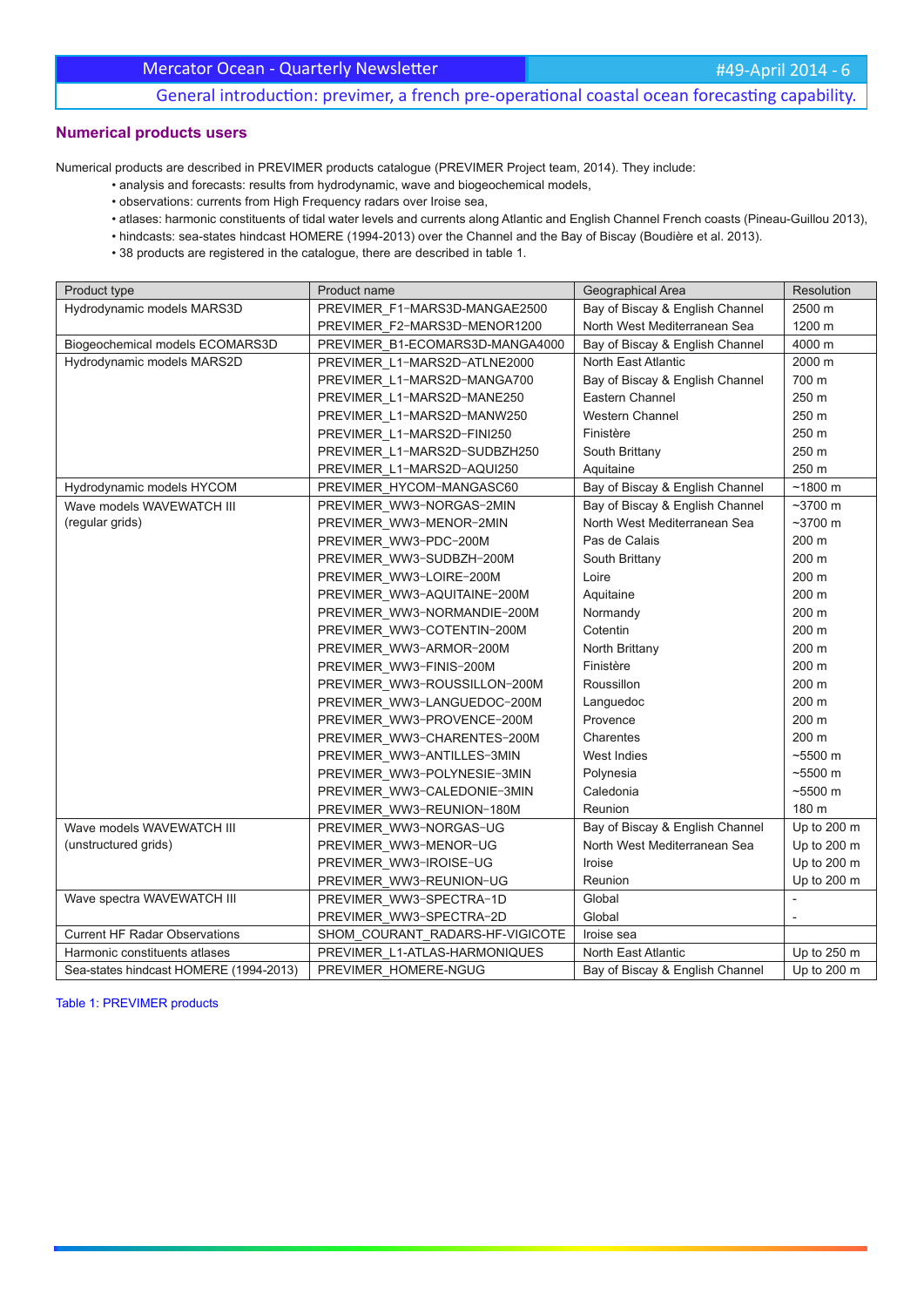#### #49-April 2014 - 7

#### Mercator Ocean - Quarterly Newsletter

# General introduction: previmer, a french pre-operational coastal ocean forecasting capability.



*Figure 5: Origin of numerical products users*

Users need to register to access to numerical products; they receive access codes and can access to data through ftp and OpenDap. PREVIMER registered 262 requests between February 2010 and December 2013, which means around 70 requests per year. Those registered between February 2010 and August 2012 (141 requests) have been analyzed, results are presented below.

Concerning the origin of users (figure 5), they come mainly from France (84%), but also from Europe (12%) and out of Europe (4%). There is a good repartition between private sector (48%) and public sector (52%). It appears that 8% of users come from Ifremer; however, this figure is largely underestimated because many Ifremer users access directly to PREVIMER data, without filling the PREVIMER form (and are not registered). Users are mainly involved in R&D activities (72%), only 19% are in charge of public service mission.

Concerning the type of products (figure 6), main part of requests concern hydrodynamic models (46%), followed by wave models (39%), observations (8%) and biogeochemical models (7%). The wave models are the most consulted on website, but are not the most downloaded (hydrodynamic models are the first downloaded). Among hydrodynamic models, the Bay of Biscay and Channel MARS3D model is the most downloaded (39%), then North West Mediterranean Sea MARS3D model (33%), followed by MARS2D high resolution models (28%). Users are mainly interested in delayed time (67%) instead of real time (33%).



*Figure 6: Type of numerical products repartition*



Concerning activities sectors (figure 7), the main sector is from far environment (40%, not taking into account water quality and pollutions, counted separately), then Marine Renewable Energy (17%), followed by navigation and maritime security (14%), underwater flora and fauna (12%), pollutions (8%), water quality (7%) and meteo (2%). Some examples of requests are presented in table 2. All these activities have not the same real-time constraints: activities with the more constraints are pollutions (64% of these requests ask to access to real-time data) and navigation and maritime security (42% of these requests ask to access to real-time data), whereas for activities like underwater flora and fauna, only 13% of these requests ask to access to real-time data.

*Figure 7: Activity sectors repartition*